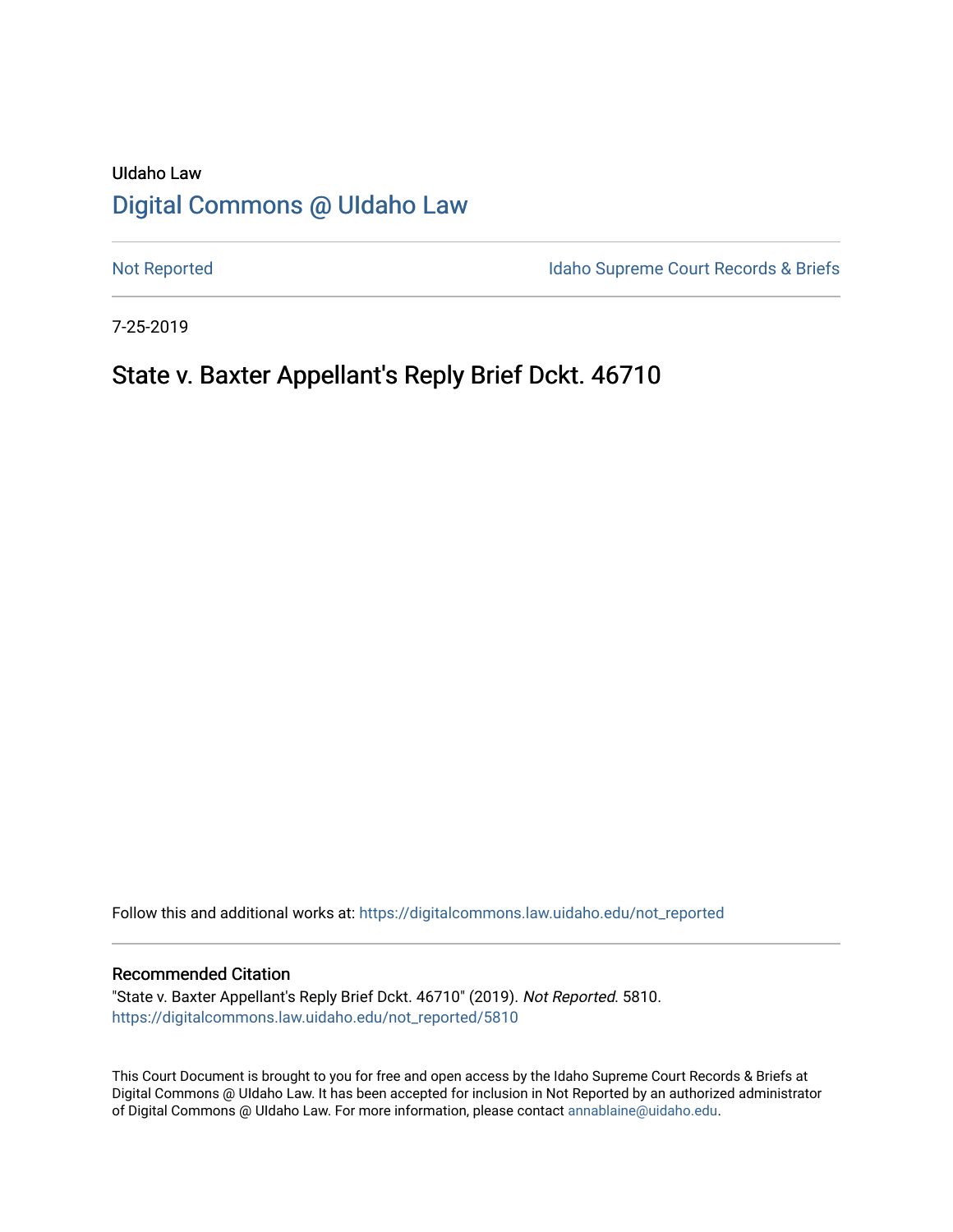Electronically Filed 7/25/2019 12:09 PM Idaho Supreme Court Karel Lehrman, Clerk of the Court By: Brad Thies, Deputy Clerk

ERIC D. FREDERICKSEN State Appellate Public Defender I.S.B. #6555

BEN P. MCGREEVY Deputy State Appellate Public Defender I.S.B. #8712 322 E. Front Street, Suite 570 Boise, Idaho 83702 Phone: (208) 334-2712 Fax: (208) 334-2985 E-mail: documents@sapd.state.id. us

# IN THE SUPREME COURT OF THE STATE OF IDAHO

| STATE OF IDAHO,       |                                |
|-----------------------|--------------------------------|
|                       |                                |
| Plaintiff-Respondent, | NO. 46710-2019                 |
|                       |                                |
| V.                    | JEROME COUNTY NO. CR-2017-5405 |
|                       |                                |
| OLIVIA BAXTER,        | <b>APPELLANT'S</b>             |
|                       | <b>REPLY BRIEF</b>             |
| Defendant-Appellant.  |                                |
|                       |                                |

# STATEMENT OF THE CASE

## Nature of the Case

Pursuant to a plea agreement, Olivia Baxter pleaded guilty to felony possession of a controlled substance (methamphetamine). The district court imposed a unified sentence of five years, with three years fixed, suspended the sentence, and placed Ms. Baxter on probation for a period of three years. After Ms. Baxter admitted to violating her probation, the district court revoked probation and retained jurisdiction. The district court subsequently relinquished jurisdiction and executed Ms. Baxter's sentence. Ms. Baxter filed an Idaho Criminal Rule 35 motion for a reduction of sentence, as well as a motion for appointment of counsel, both of which the district court denied. Ms. Baxter appealed, asserting the district court erred when it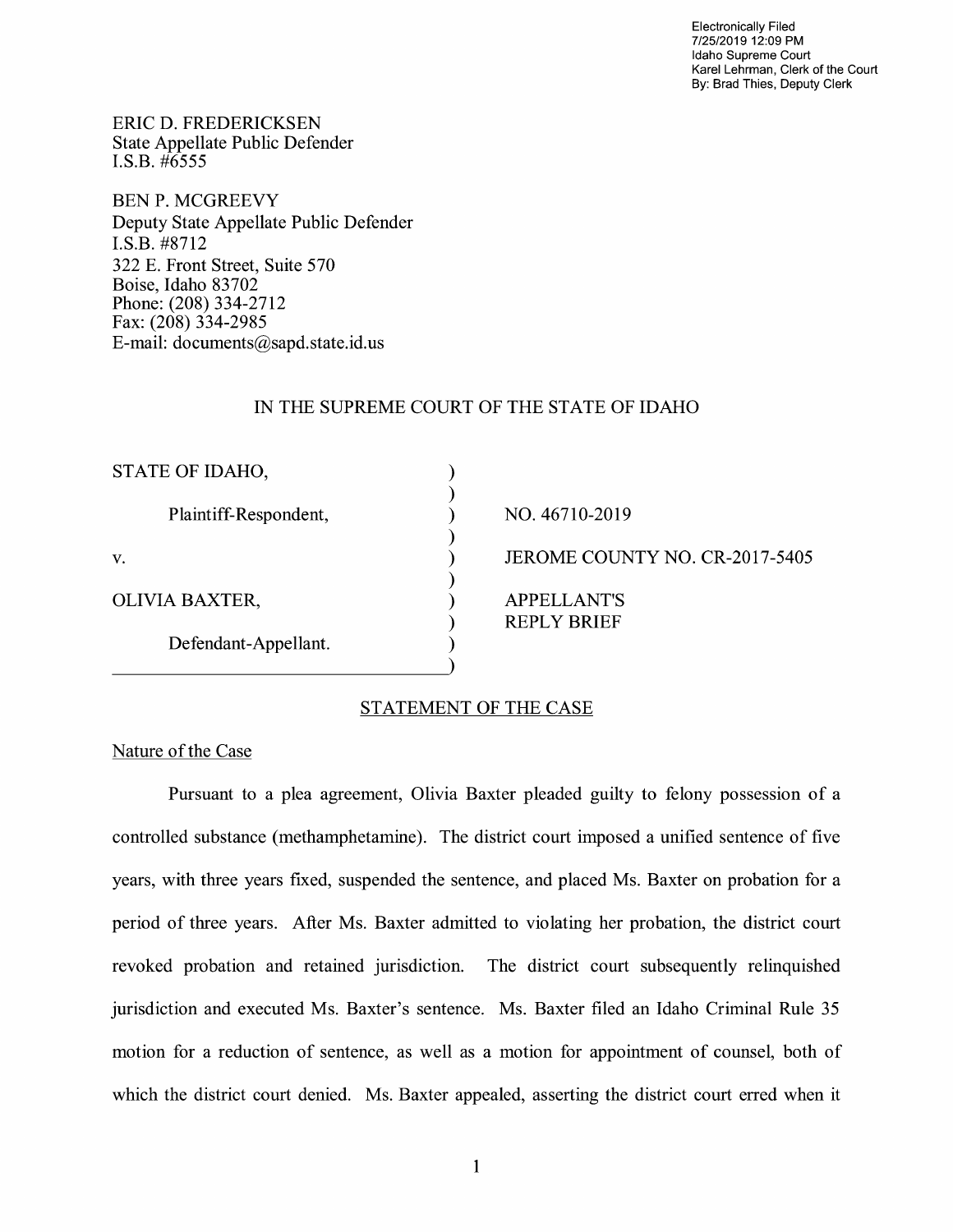denied her motion for appointment of counsel, and abused its discretion when it denied her Rule 35 motion.

In its Respondent's Brief, the State contends the district court correctly denied the motion for appointment of counsel, because the Rule 35 motion was frivolous and not a proceeding a reasonable person with adequate means would be willing to bring at her own expense. *(See*  Resp. Br., pp.3, 5.) The State argues Ms. Baxter's Rule 35 motion was frivolous because it was untimely, and even if it were considered timely, it was frivolous because she did not provide any new or additional information to support the motion. *(See* Resp. Br., pp.3-5.)

This Reply Brief is necessary to show that Ms. Baxter's Rule 35 motion was timely, and she presented new and/or additional information in support of the motion.

# Statement of the Facts and Course of Proceedings

The Statement of the Facts and Course of Proceedings were previously articulated in Ms. Baxter's Appellant's Brief, and are incorporated herein by reference thereto.

#### ISSUES

- I. Did the district court err when it denied Ms. Baxter's motion for appointment of counsel?
- II. Did the district court abuse its discretion when it denied Ms. Baxter's Idaho Criminal Rule 35 Motion for a reduction of sentence?

#### ARGUMENT

#### I.

#### The District Court Erred When It Denied Ms. Baxter's Motion For Appointment Of Counsel

Ms. Baxter asserts that the district court erred when it denied her motion for appointment of counsel. While the district court denied Ms. Baxter's motion for the appointment of counsel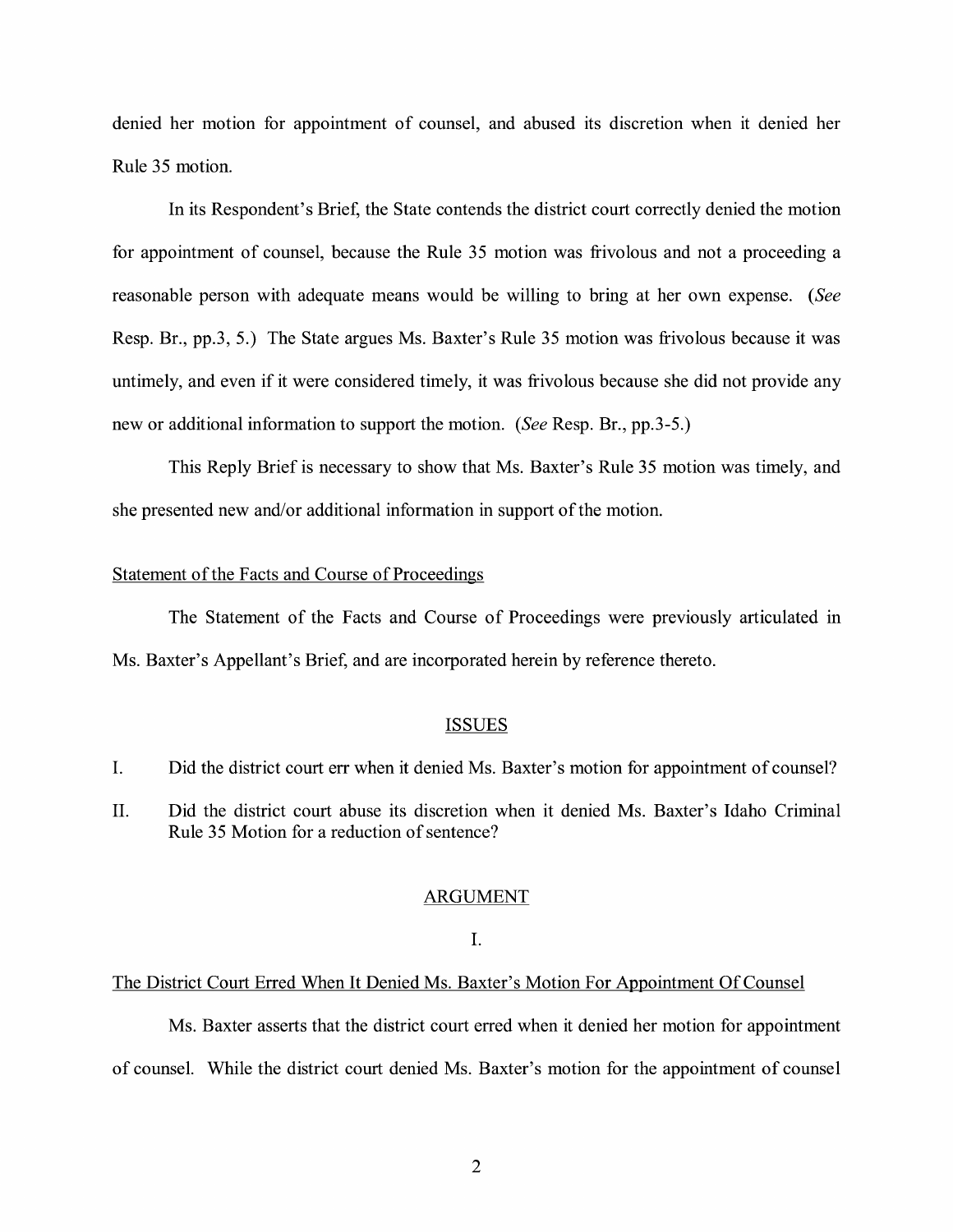because she had not raised any new issues or provided any additional information, Ms. Baxter actually presented new and additional information in support of her Rule 35 motion, and the motion was therefore not frivolous.

## 1. Ms. Baxter's Rule 35 Motion Was Timely

Under the mailbox rule, Ms. Baxter's motion was timely. The State argues, "Because [Ms.] Baxter's Rule 35 motion was not filed until December 10, 2018-151 days after the district court entered its order relinquishing jurisdiction, it was not timely and was therefore frivolous." (Resp. Br., p.3.)

Rule 35 provides that a district court "may reduce a sentence within 120 days after the filing of a judgment of conviction," and "may also reduce a sentence upon revocation of probation or upon motion made within fourteen (14) days after the filing of the order revoking probation." I.C.R. 35(b). The Idaho Court of Appeals has held that the mailbox rule, which "deems a pro se inmate's document filed as of the date it was submitted to prison authorities for the purpose of mailing to the court for filing," applies to Rule 35 motions filed by pro se inmates. *State v. Johnson,* 152 Idaho 56, 62-63 (Ct. App. 2011). "The policy behind the mailbox rule is that, once a prisoner submits documents to prison authorities for filing with the court, the prisoner no longer has control over his or her documents." *Id.* at 62-63. The *Johnson* Court reasoned that, "Just as a prisoner loses control over a notice of appeal or an application for postconviction relief once it has been delivered to prison authorities for mailing, the same prisoner has no control over a Rule 35 motion once it has been submitted for mailing." *Id.* at 63.

In the instant case, Ms. Baxter signed the Rule 35 motion, as well as the Certificate of Mailing denoting she had delivered the motion to prison authorities for the purposes of mailing the motion, on November 8, 2018. (R., p.162.) By the State's count, this was "119 days after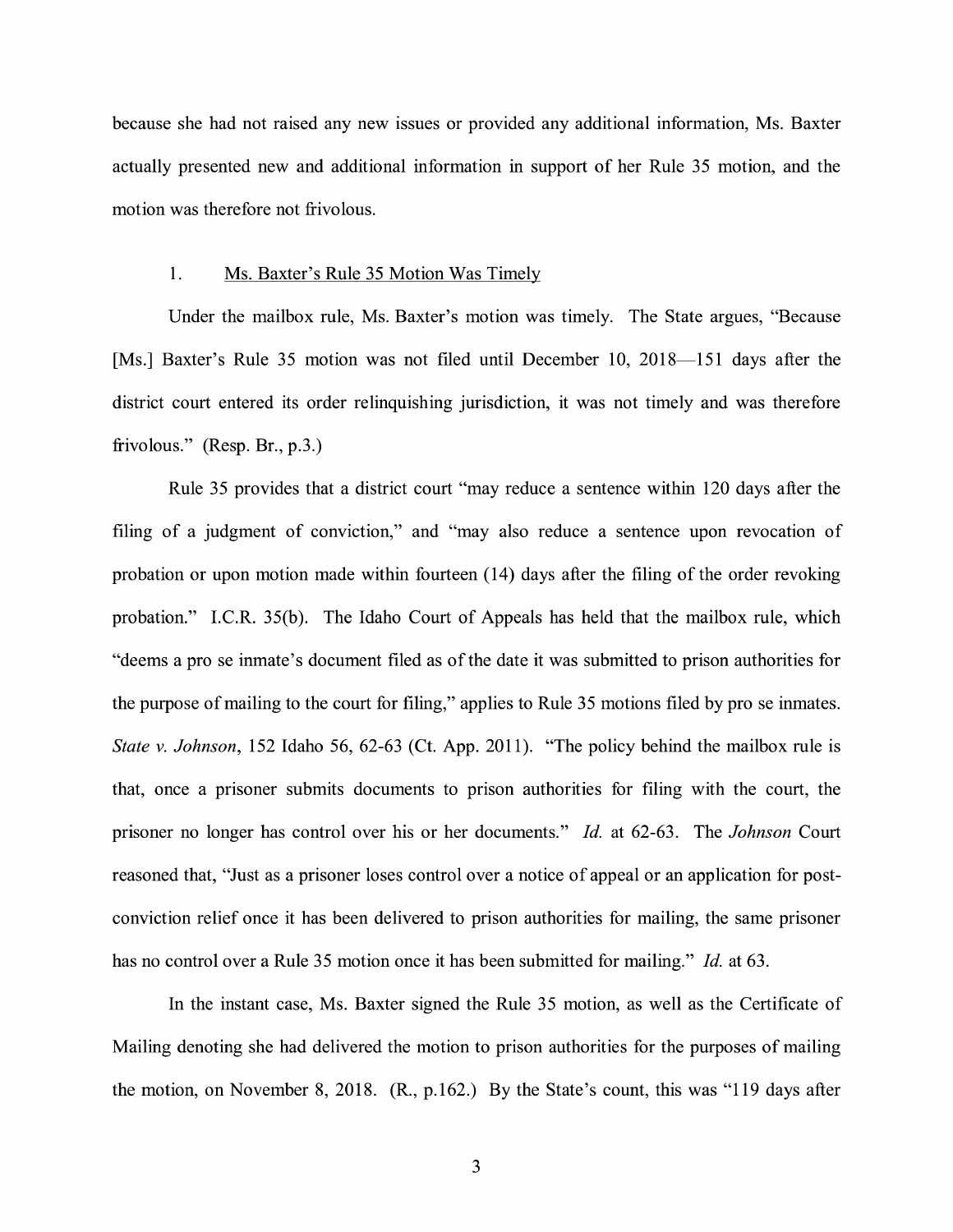the district court entered its order relinquishing jurisdiction." (Resp. Br., p.3.) Put otherwise, under the mailbox rule Ms. Baxter filed her Rule 35 motion within the 120-day period, and the motion was timely. *See I.C.R.* 35(b).

The State contends Ms. Baxter "did not submit a prison mail log as evidence of the date that she delivered the motion to prison officials." (Resp. Br., p.3.) The State essentially argues Ms. Baxter did not establish that she timely submitted her documents for mailing to prison authorities. To the extent *Johnson* suggests a certificate of mailing, alone, is not sufficient to prove a pro se inmate timely submitted documents for mailing to prison authorities, the proper remedy would be to reverse the district court's denial of Ms. Baxter's motions and remand for a determination of whether she submitted her motions to prison authorities within the Rule 35 time limits. *See Johnson,* 152 Idaho at 62-63.

# 2. Ms. Baxter Presented New And/Or Additional Information In Support Of The Rule 35 Motion

Ms. Baxter presented new and/or additional information in support of the Rule 35 motion. The State argues, "Even if [Ms.] Baxter's Rule 35 motion were considered timely under the mailbox rule, the motion was still frivolous because she failed to provide any new or additional information to support the motion." (Resp. Br., p.3 (footnote omitted).) According to the State, "in denying [Ms.] Baxter's Rule 35 motion and her motion to appoint counsel, the district court noted that [Ms.] Baxter 'essentially assert[ed] the same reasoning' at the time of her probation violation disposition hearing; the court specifically found that [Ms.] Baxter had failed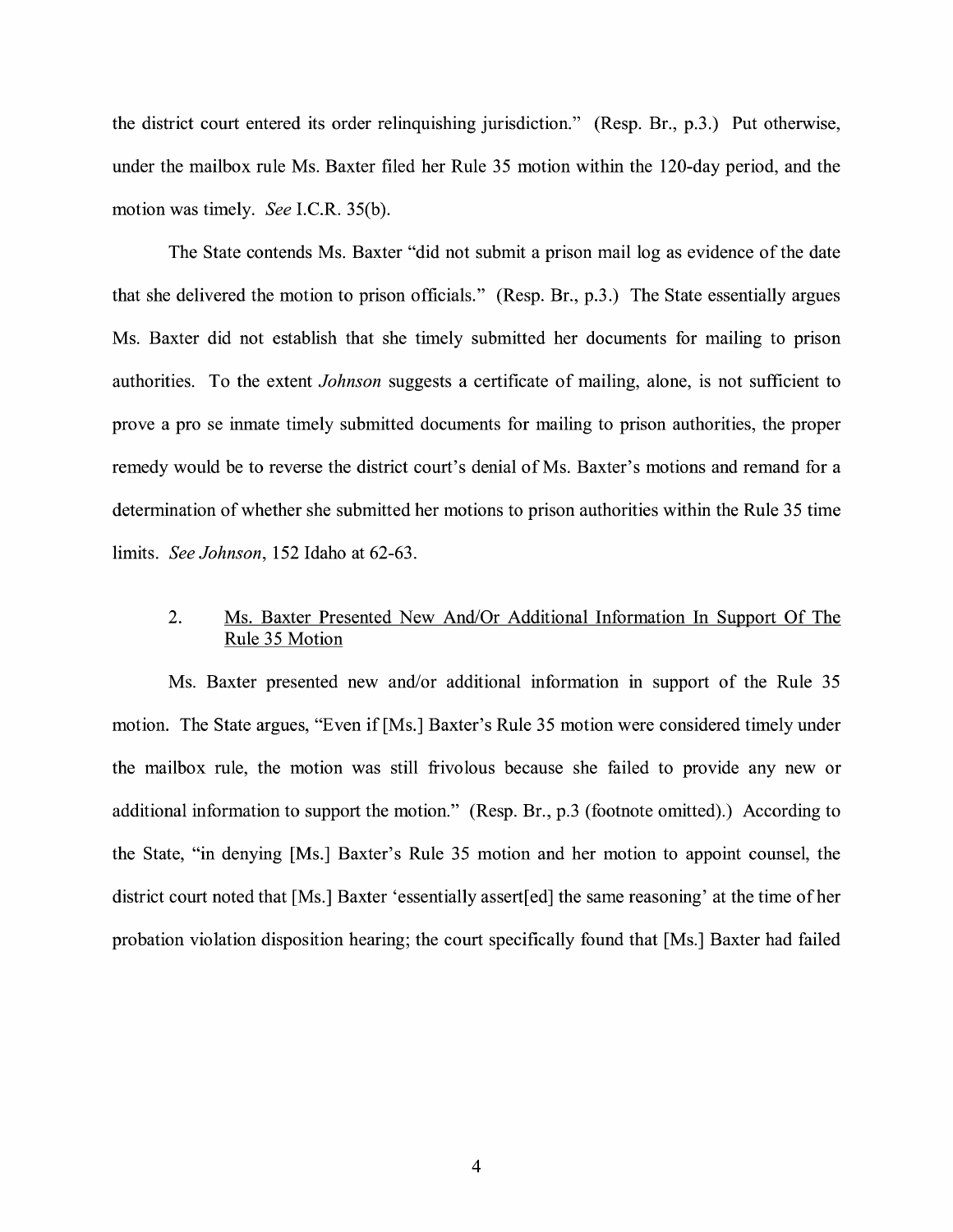to provide any new or additional information in support of her Rule 35 motion." (Resp. Br., p.4 (footnote omitted).)<sup>1</sup>

The Idaho Supreme Court has held that "[w]hen presenting a Rule 35 motion, the defendant must show that the sentence is excessive in light of new or additional information subsequently provided to the district court in support of the Rule 35 motion." *State v. Huffman,*  144 Idaho 201, 203 (2007). "An appeal from the denial of a Rule 35 motion cannot be used as a vehicle to review the underlying sentence absent the presentation of new information." *Id.* 

Ms. Baxter asserts that she presented new information in support of her Rule 35 motion. In the Rule 35 motion, Ms. Baxter stated: "I have taken a few classes since I got my time imposed. I have finished life skills, communication skills, and team building skills classes. I have also been going to 'DBT', diagnosed behavioral treatment, classes/groups, which I plan to finish before my release." **(R.,** p.161.) She also wrote, "I spend my days going to classes and talking to my daughter before and after she goes to school." **(R.,** p.161.) Because Ms. Baxter described those classes as taking place "since I got my time imposed," i.e., after the district court relinquished jurisdiction and executed her sentence, the classes necessarily occurred after the probation violation disposition hearing referenced by the district court and the State. *(See* 

<sup>&</sup>lt;sup>1</sup> After noting, "A transcript of the disposition hearing is not included in the record on appeal," the State argues, "Because [Ms.] Baxter has failed to make the transcript of the disposition hearing a part of the record on appeal, this Court must presume that the transcript supports the district court's decision." (Resp. Br., p.4 n.2.)

This argument by the State fails to mention the Idaho Supreme Court precedent discouraging indigent appellants in criminal sentencing-type cases from seeking such hearing transcripts, which are not immediate in time to the decision challenged on appeal. *See State v. Brunet,* 155 Idaho 724 (2013) (holding, after the State objected to the appellant's request for plea and sentencing hearing transcripts from a year before the relinquishing jurisdiction decision on appeal, and the Court denied the request, that there was no violation of the appellant's constitutional's rights when the Court denied the request).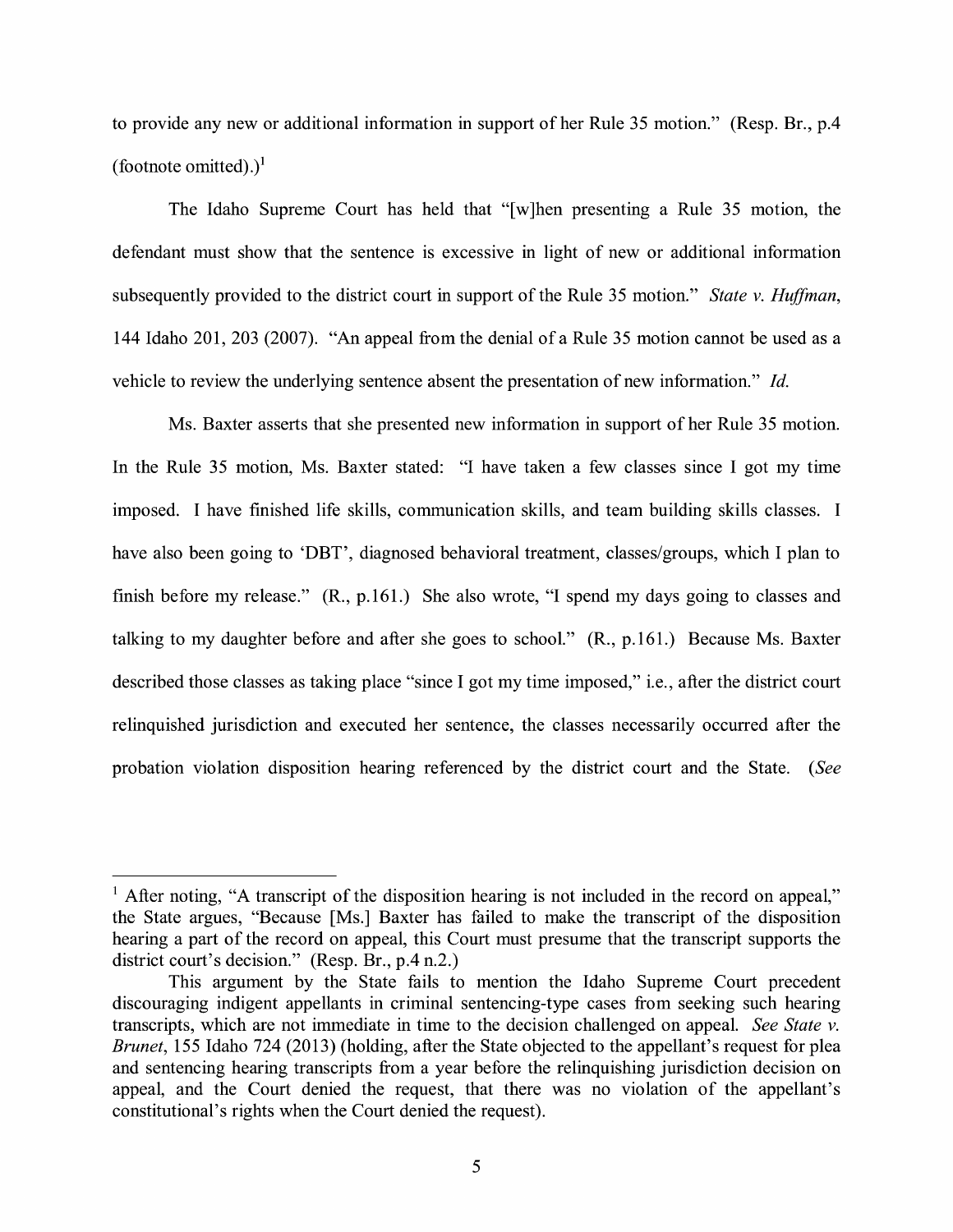R., pp.151-57.) Thus, the information on Ms. Baxter's classes and other activities was new information.

Further, Ms. Baxter asserts that, even assuming (without conceding) she did not provide any *new* information in support of her Rule 35 motion, she nonetheless has provided a basis for this Court to find that the denial of the motion was an abuse of discretion. At the least, the information on her readiness to move forward with her life, her classes and other activities since being incarcerated, and her family situation (see R., pp.160-61), was *additional* information as contemplated by *Huffman.* 

The Idaho Supreme Court has indicated that additional information also serves as a basis for an appellate court to find that a denial of a Rule 35 motion was an abuse of discretion. For example, in *State v. Adair,* 145 Idaho 514 (2008), the Court, citing *Huffman,* stated that, "absent the presentation of new evidence, an appeal from a Rule 35 motion merely asks this Court to review the underlying sentence. Without additional information being presented, there is no basis for this Court to find that the denial of the Rule 35 motion was an abuse of discretion." *Adair,* 145 Idaho at 517 (citation omitted). The *Adair* Court, because "[n]o additional information was provided to the trial court to indicate that the sentence was excessive," decided that "[t]he trial court operated without its discretion when it denied [the defendant's] Rule 35 motion for reduction of sentence." *Id.* 

Because the Idaho Supreme Court in *Huffman* and *Adair* recognized "additional information" ( alongside "new information") as a way to show that a sentence is excessive in support of a Rule 35 motion, *Huffman,* 144 Idaho at 203, *Adair,* 145 Idaho at 517, Ms. Baxter submits that additional information serves as a basis for an appellate court to find that a district court's denial of a Rule 35 motion was an abuse of discretion. Thus, because Ms. Baxter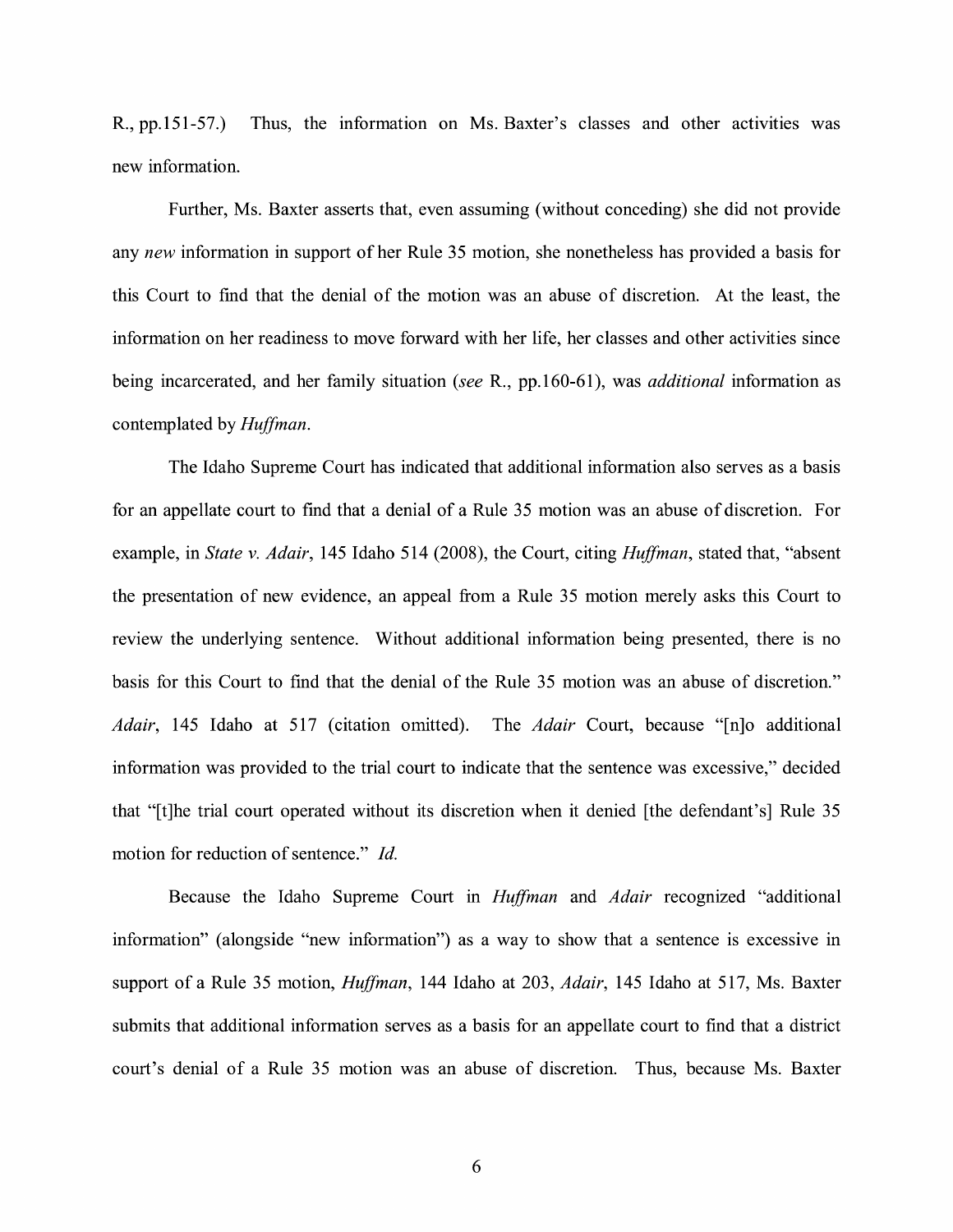presented additional information in support of her Rule 35 motion, she has provided a basis for this Court to find that the denial of the motion was an abuse of discretion.

Despite the State's arguments, Ms. Baxter's Rule 35 motion was timely, and she presented new and/or additional information in support of the motion. The Rule 35 motion was therefore not frivolous. The district court erred when it denied Ms. Baxter's motion for appointment of counsel.

## II.

# The District Court Abused Its Discretion When It Denied Ms. Baxter's Rule 35 Motion For A Reduction Of Sentence

Ms. Baxter asserts that the district court abused its discretion when it denied her Rule 35 motion for a reduction of sentence, in view of the new and additional information presented in support of the motion. Contrary to the State's argument, Ms. Baxter presented new and additional information (or at the least, additional information) in support of the Rule 35 motion, as addressed in the Appellant's Brief and in Section I of the Argument above, and incorporated herein. This new and/or additional information shows that Ms. Baxter's sentence is excessive, and the district court therefore abused its discretion when it denied her Rule 35 motion.